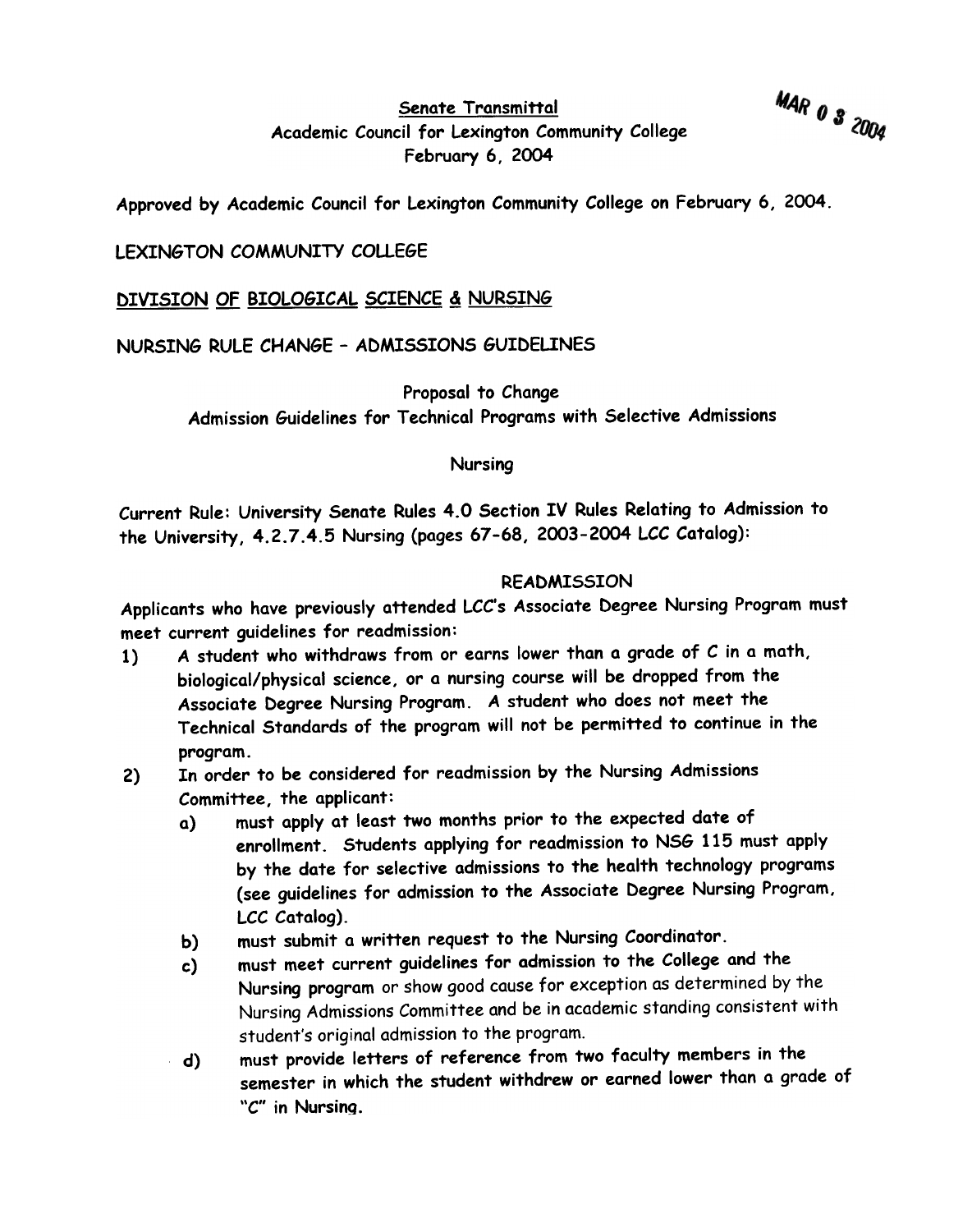- 3) A student may be readmitted to the Associate Degree Nursing Program one time. The Nursing Admissions Committee may recommend readmission a second time if a student furnishes sufficient evidence of remedial study, additional preparation or resolution of factors contributing to unsuccessful course completion.
- 4) If more than three years have elapsed since initial enrollment in any registered Nursing program, an applicant must repeat all nursing courses.
- 5) Readmission of any student will be dependent upon available resources.

Statement of justification for the change:

Under the current rule a student would have to meet the minimum preference category for admission that was used for the current class of the course that the student would be readmitted to. A student may have good academic standing, may have withdrawn due to an emergent crisis, but when reapplied would be evaluated using a preference category that would prevent them from being readmitted.

Faculty Contact Person and Division:

Teresa Thacker ext. 4055, Biological Sciences and Nursing Division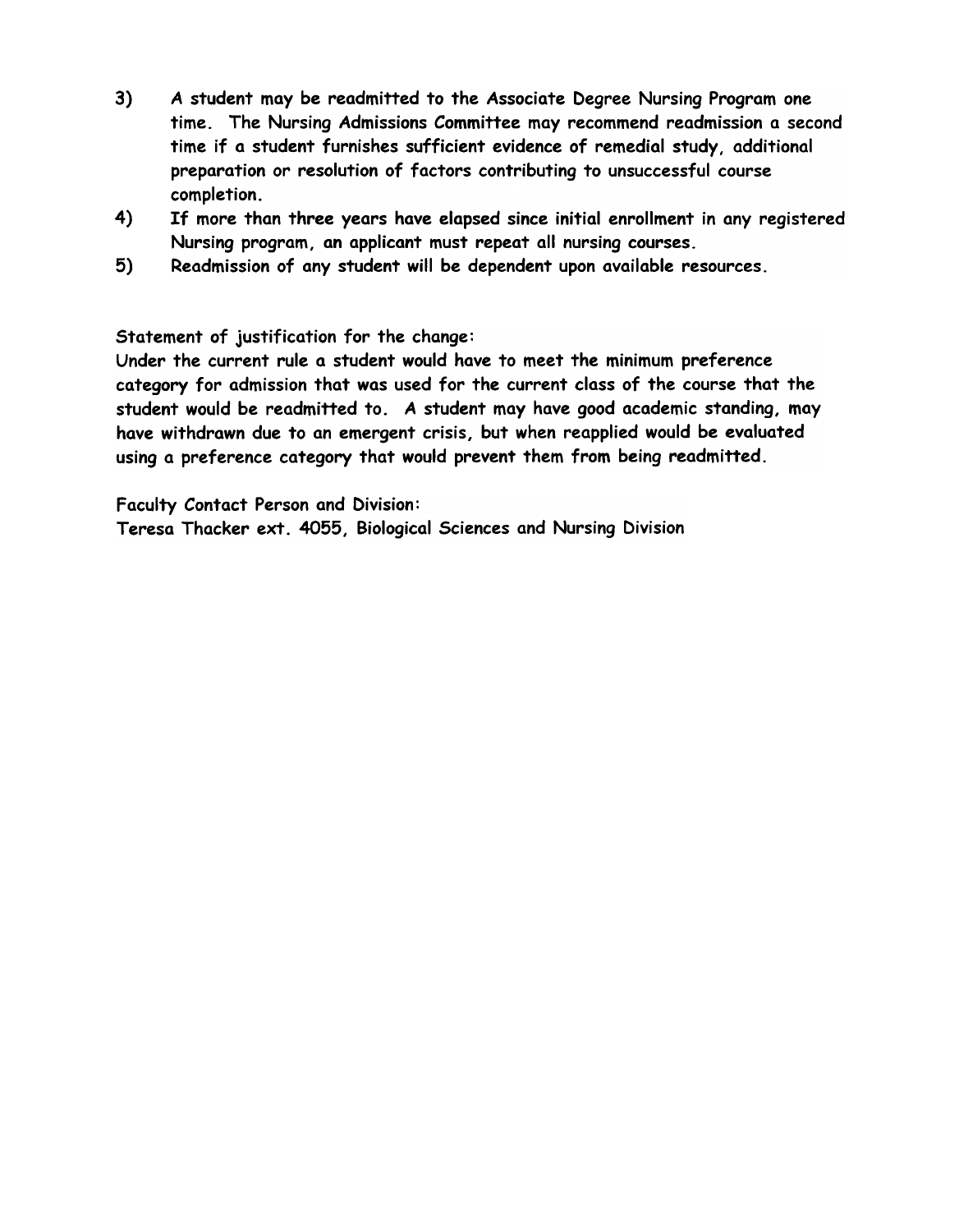Proposal to Change Admission Guidelines for Technical Programs with Selective Admissions

## Nursing

Current Rule (pages 67-68, 2003-2004 LCC Catalog):

# READMISSION

Applicants who have previously attended LCC's Associate Degree Nursing Program must meet current guidelines for readmission:

- 1) A student who withdraws from or earns lower than a grade of C in a math, biological/physical science, or a nursing course will be dropped from the Associate Degree Nursing Program. A student who does not meet the Technical Standards of the program will not be permitted to continue in the program.
- 2) In order to be considered for readmission by the Nursing Admissions Committee, the applicant:
	- a) must apply at least two months prior to the expected date of enrollment. Students applying for readmission to NSG 115 must apply by the date for selective admissions to the health technology programs (see guidelines for admission to the Associate Degree Nursing Program, LCC Catalog).
	- b) must submit a written request to the Nursing Coordinator.
	- c) must meet current guidelines for admission to the College and the Nursing program or show good cause for exception as determined by the Nursing Admissions Committee and be in academic standing consistent with student's original admission to the program.
	- d) must provide letters of reference from two faculty members in the semester in which the student withdrew or earned lower than a grade of "C" in Nursing.
- 3) A student may be readmitted to the Associate Degree Nursing Program one time. The Nursing Admissions Committee may recommend readmission a second time if a student furnishes sufficient evidence of remedial study, additional preparation or resolution of factors contributing to unsuccessful course completion.
- 4) If more than three years have elapsed since initial enrollment in any registered Nursing program, an applicant must repeat all nursing courses.
- 5) Readmission of any student will be dependent upon available resources.

Statement of justification for the change:

Under the current rule a student would have to meet the minimum preference category for admission that was used for the current class of the course that the student would be readmitted to. A student may have good academic standing, may have withdrawn due to an emergent crisis, but when reapplied would be evaluated using a preference category that would prevent them from being readmitted.

Faculty Contact Person and Division:

Teresa Thacker ext. 4055, Biological Sciences and Nursing Division